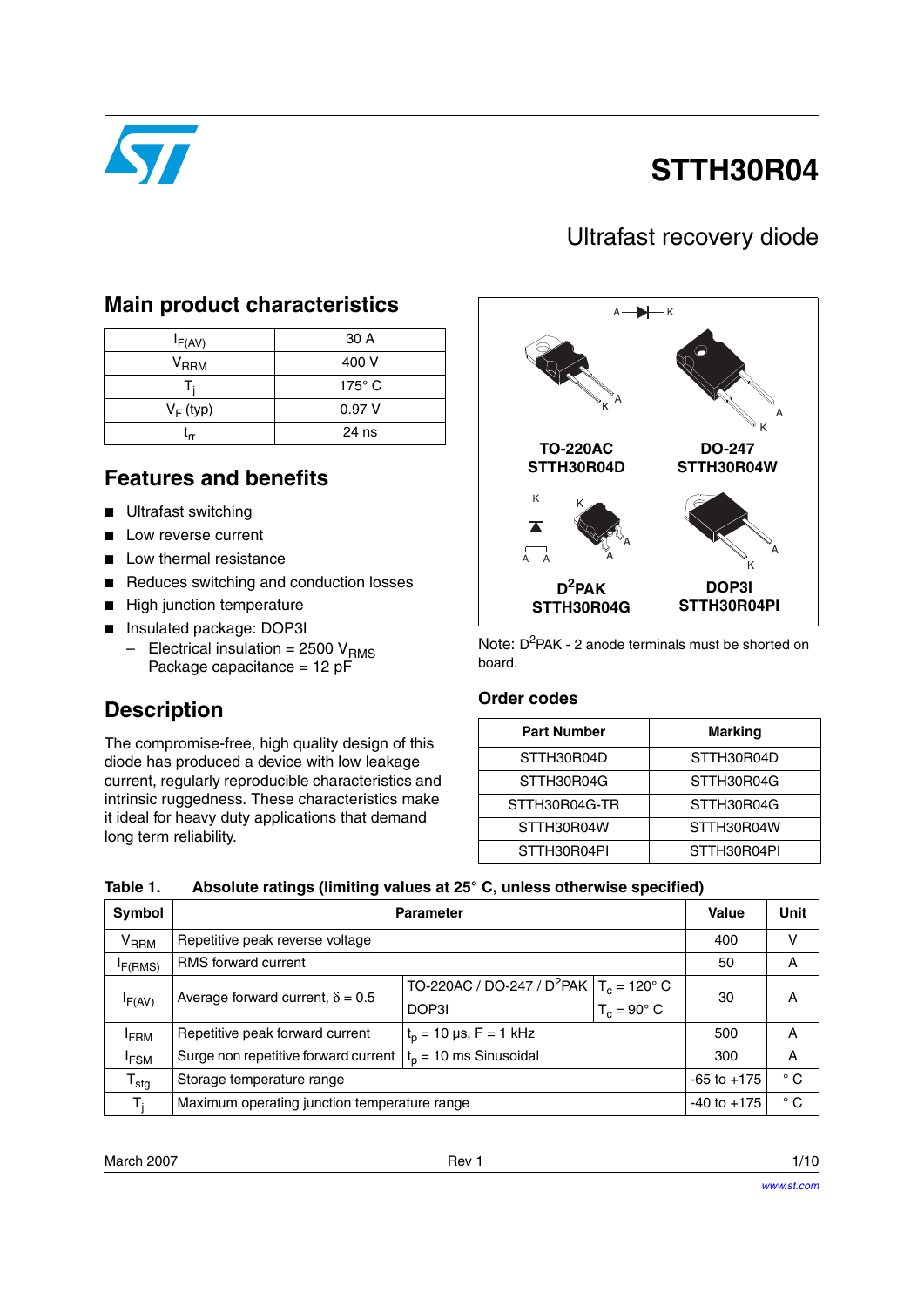## **1 Characteristics**

| Table 2. |  | <b>Thermal parameters</b> |
|----------|--|---------------------------|
|----------|--|---------------------------|

| Symbol        | <b>Parameter</b> | Value                                  | Unit |                    |  |
|---------------|------------------|----------------------------------------|------|--------------------|--|
|               | Junction to case | TO-220AC / DO-247 / D <sup>2</sup> PAK | 1.15 | $\rm ^{\circ}$ C/W |  |
| $R_{th(i-c)}$ |                  | DOP3I                                  | 1.9  |                    |  |

Table 3. **Static electrical characteristics** 

| Symbol        | <b>Parameter</b>        | <b>Test conditions</b>     | Min             | <b>Typ</b> | Max  | Unit |    |
|---------------|-------------------------|----------------------------|-----------------|------------|------|------|----|
| $I_{R}^{(1)}$ |                         | $T_i = 25^\circ$ C         |                 |            |      | 15   | μA |
|               | Reverse leakage current | $T_i = 100^{\circ}$ C      | $V_R = V_{RRM}$ |            | 3    | 30   |    |
|               |                         | $T_i = 125^{\circ} C$      |                 |            | 15   | 150  |    |
| $V_F^{(2)}$   | Forward voltage drop    | $T_i = 25^\circ \text{ C}$ | $I_F = 15 A$    |            |      | 1.26 |    |
|               |                         | $T_i = 150^\circ$ C        |                 |            | 0.8  | 1.0  |    |
|               |                         | $T_i = 25^\circ$ C         |                 |            |      | 1.45 | v  |
|               |                         | $T_i = 100^{\circ}$ C      | $I_F = 30 A$    |            |      | 1.3  |    |
|               |                         | $T_i = 150^{\circ}$ C      |                 |            | 0.97 | 1.2  |    |

1. Pulse test:  $t_p = 5$  ms,  $\delta < 2$  %

2. Pulse test:  $t_p = 380 \text{ }\mu\text{s}, \delta < 2 \%$ 

To evaluate the conduction losses use the following equation:  $P = 0.9 \times I_{F(AV)} + 0.01 \times I_{F}^{2}$ (RMS)

| Table 4. | <b>Dynamic characteristics</b> |
|----------|--------------------------------|
|          |                                |

| <b>Symbol</b>   | <b>Parameter</b>         | <b>Test conditions</b>                                                                                      | Min | <b>Typ</b> | Max | Unit |
|-----------------|--------------------------|-------------------------------------------------------------------------------------------------------------|-----|------------|-----|------|
| $t_{rr}$        |                          | $I_F = 1$ A, dl <sub>F</sub> /dt = -200 A/µs,<br>$V_{\rm B}$ = 30 V, T <sub>i</sub> = 25° C                 |     | 24         | 35  |      |
|                 | Reverse recovery time    | $I_F = 1$ A, dl <sub>F</sub> /dt = -15 A/µs,<br>$V_{\rm B}$ = 30 V, T <sub>i</sub> = 25° C                  |     | 78         | 100 | ns   |
|                 |                          | $I_F = 1$ A, $I_R = 1$ A,<br>$I_{\rm{BR}}$ = 0.25 A, T <sub>i</sub> = 25° C                                 |     |            | 50  |      |
| <sup>I</sup> RM | Reverse recovery current | $I_F = 30$ A, dl <sub>F</sub> /dt = -200 A/us,<br>$V_B$ = 160 V, T <sub>i</sub> = 125° C                    |     | 10         | 14  | A    |
| $t_{fr}$        | Forward recovery time    | $I_F = 30 \text{ A}$ dl <sub>F</sub> /dt = 100 A/µs<br>$V_{FR}$ = 1.1 x $V_{Fmax}$ , T <sub>i</sub> = 25° C |     |            | 500 | ns   |
| $V_{FP}$        | Forward recovery voltage | $I_F = 30 \text{ A}$ dl <sub>F</sub> /dt = 100 A/µs<br>$V_{FR}$ = 1.1 x $V_{Fmax}$ , T <sub>i</sub> = 25° C |     | 2.9        |     | v    |

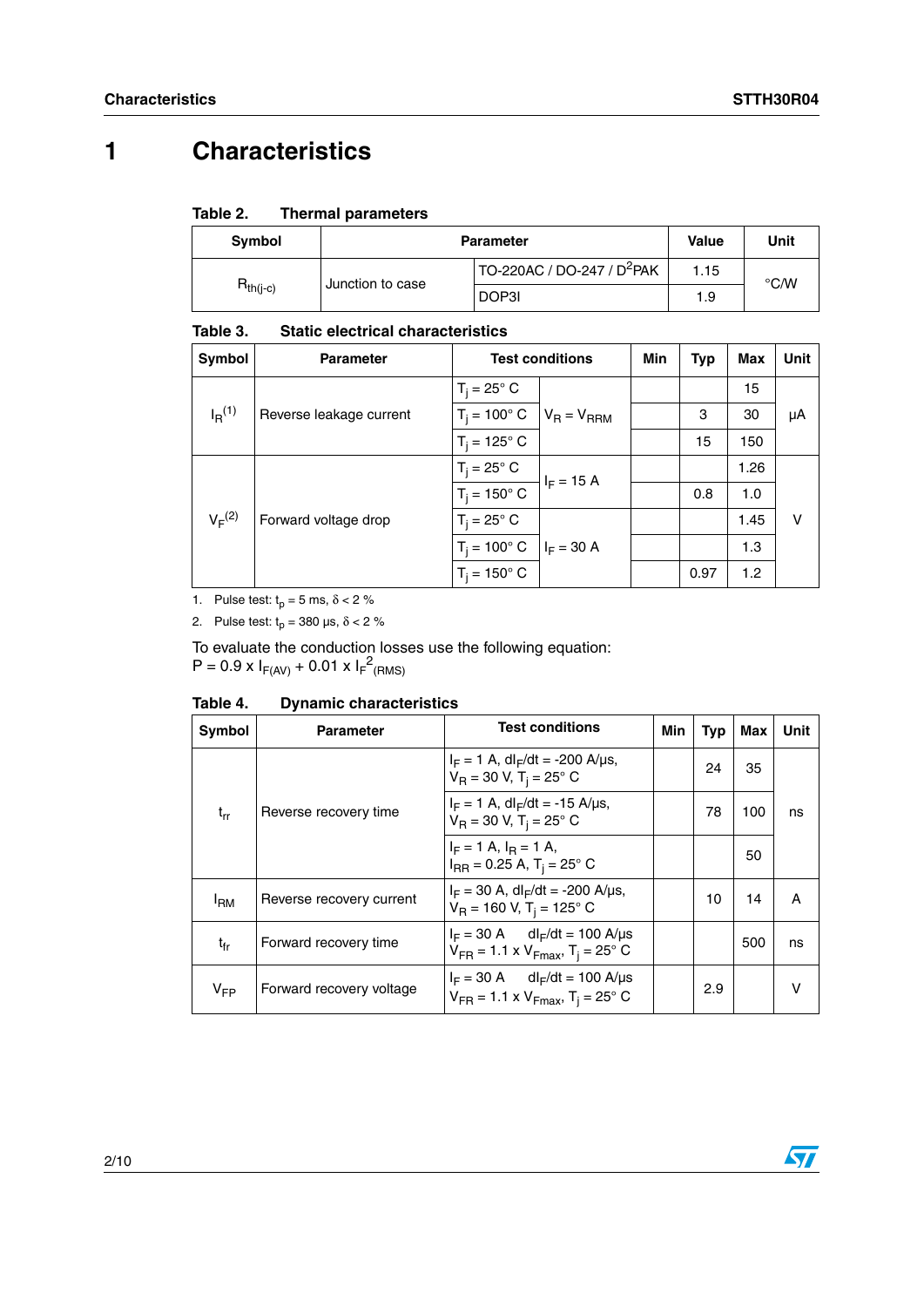

#### **Figure 1. Conduction losses versus average current**



#### **Figure 2. Forward voltage drop versus forward current**



**Figure 4. Peak reverse recovery current** 





 **Figure 5. Reverse recovery time versus dIF/dt (typical values)**

**Figure 6. Reverse recovery charges versus dIF/dt (typical values)**





**tRR(ns)**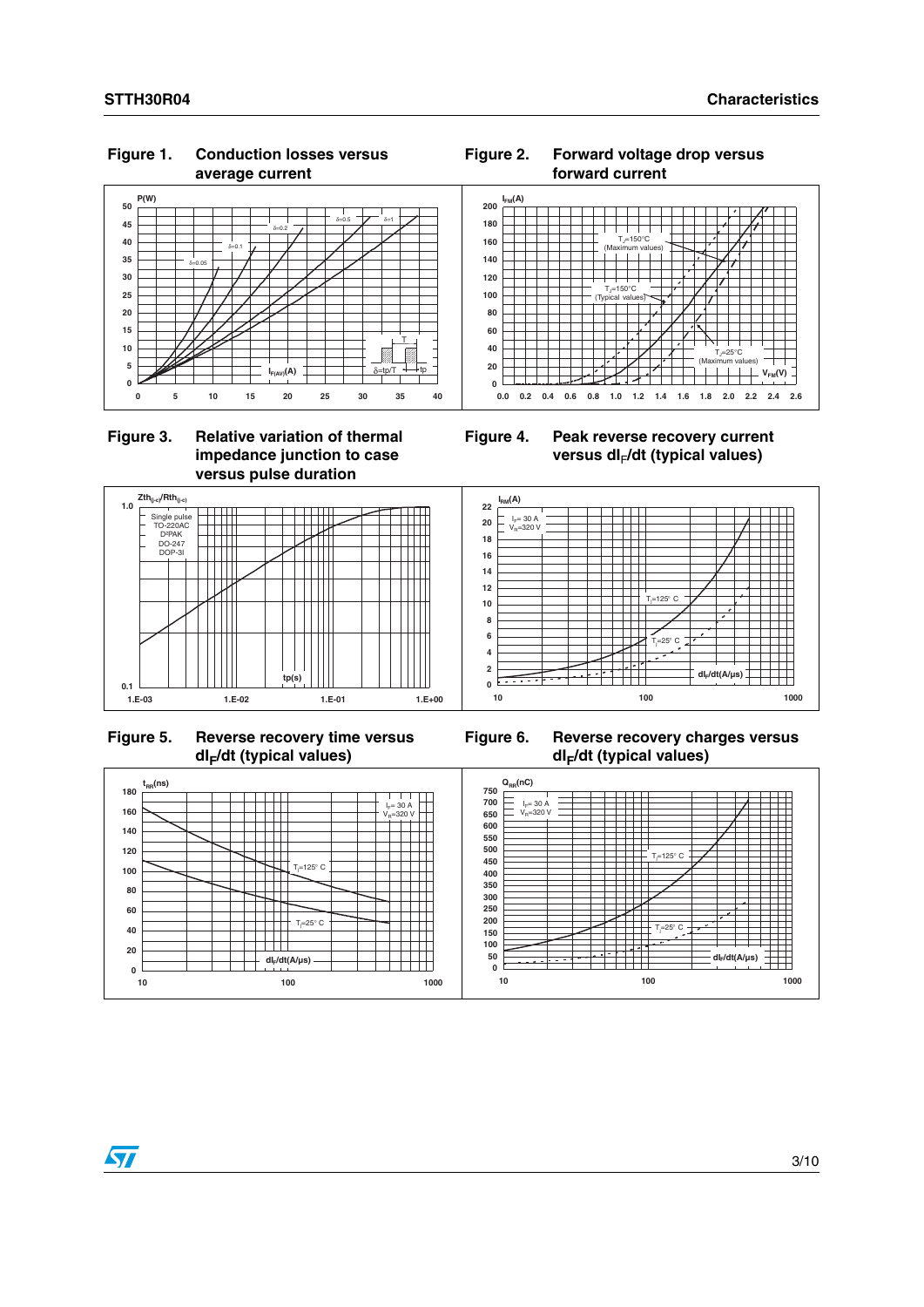**Figure 7. Thermal resistance junction to ambient versus copper surface under tab (Epoxy printed circuit board FR4,**  $e_{CU} = 35 \mu m$ **)** 











 **Figure 11. Junction capacitance versus reverse voltage applied (typical values)**



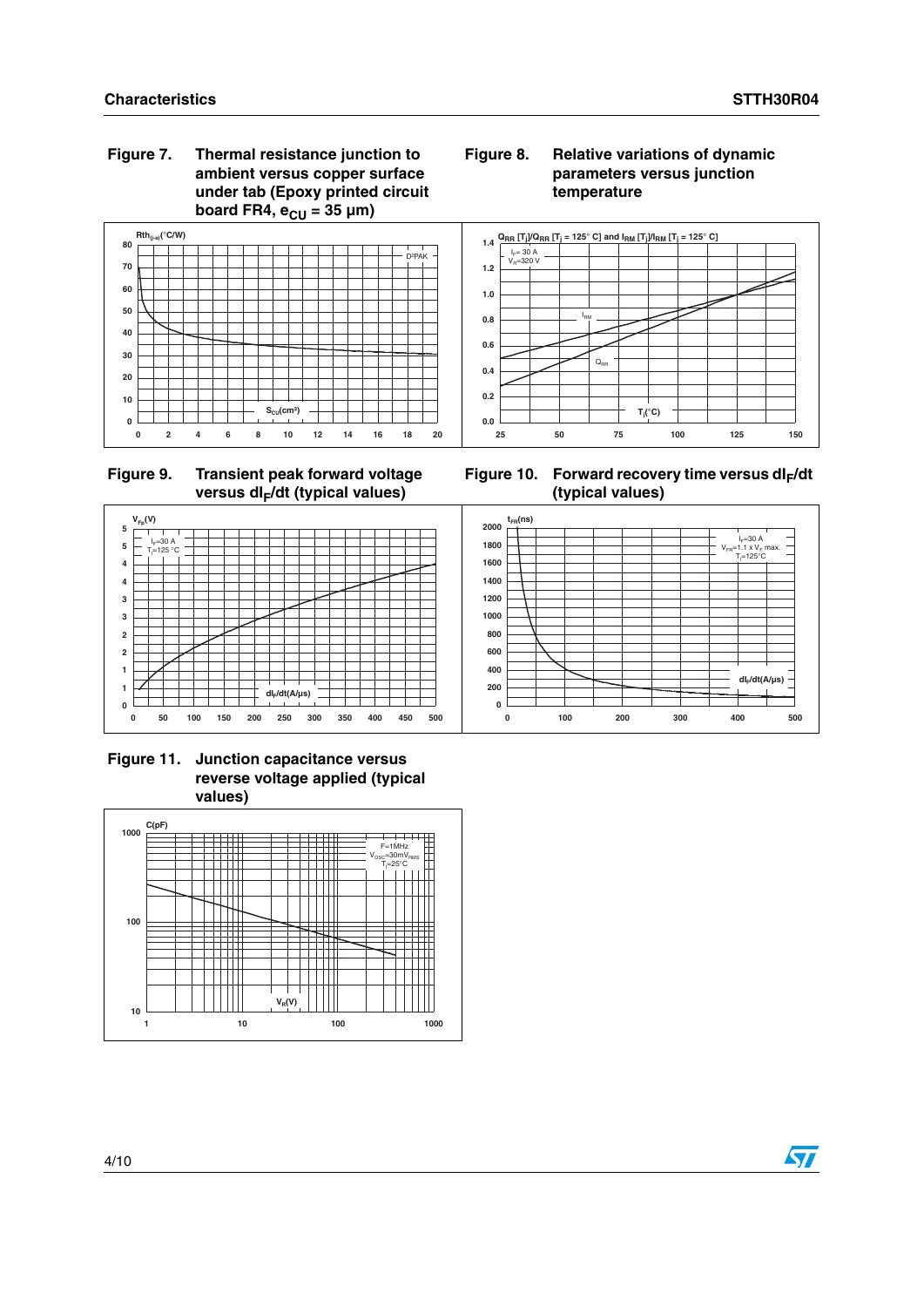## **2 Package information**

- Epoxy meets UL94, V0
- Cooling method: by conduction (C)
- Recommended torque value: 0.8 Nm (TO-220FPAC) / 0.55 Nm (TO-220AC, DOP3I)
- Maximum torque value: 1.0 Nm (TO-220FPAC) / 0.70 Nm (TO-220AC, DOP31)

#### Table 5. **D**<sup>2</sup>PAK dimensions



#### **Figure 12. D2PAK footprint (dimensions in mm)**



 $\sqrt{}$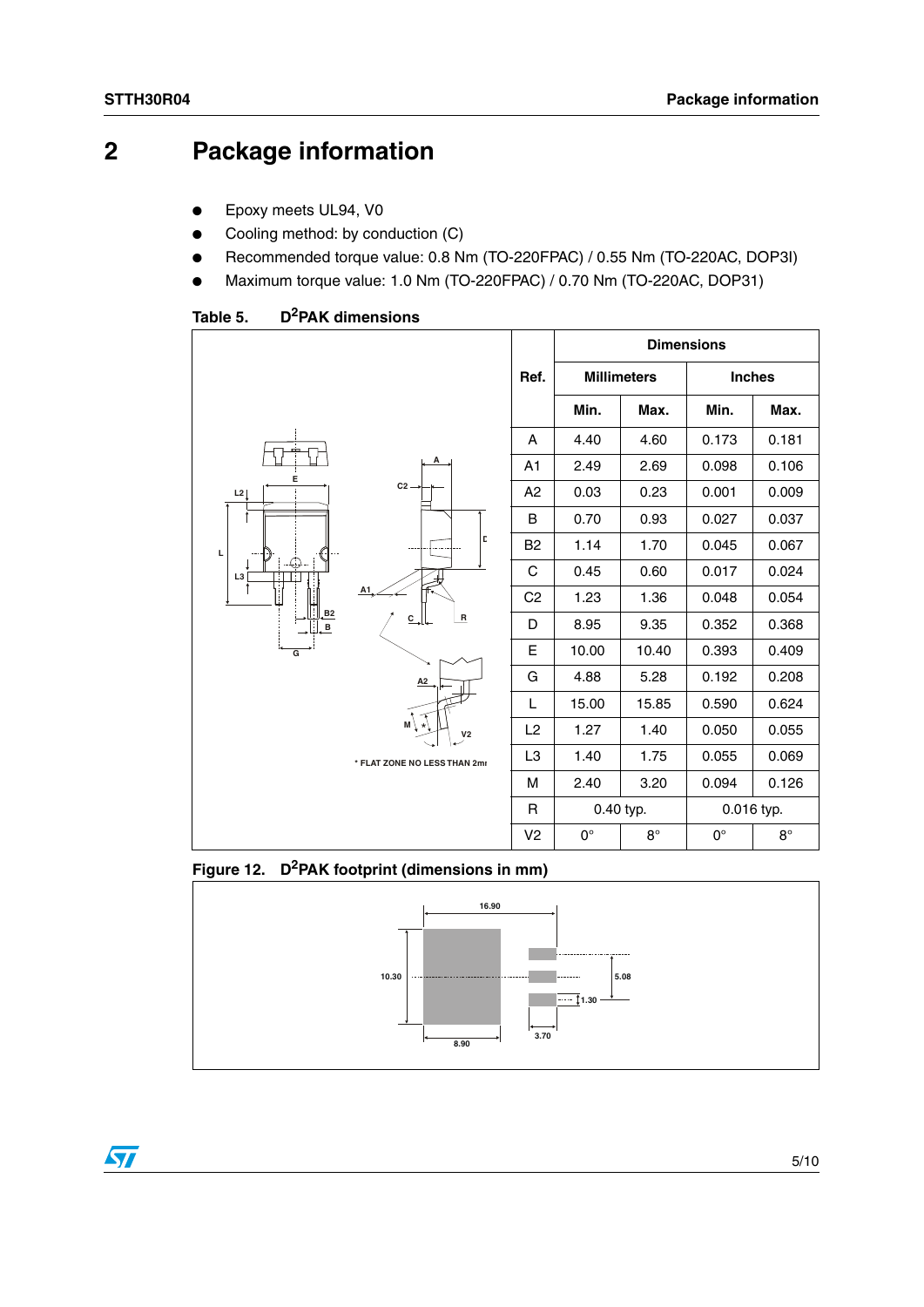|                             |                | <b>Dimensions</b> |                                     |       |       |            |       |  |
|-----------------------------|----------------|-------------------|-------------------------------------|-------|-------|------------|-------|--|
|                             | Ref.           |                   | <b>Millimeters</b><br><b>Inches</b> |       |       |            |       |  |
|                             |                | Min.              | Typ.                                | Max.  | Min.  | Typ.       | Max.  |  |
|                             | A              | 4.85              |                                     | 5.15  | 0.191 |            | 0.203 |  |
|                             | D              | 2.20              |                                     | 2.60  | 0.086 |            | 0.102 |  |
| ட்                          | E              | 0.40              |                                     | 0.80  | 0.015 |            | 0.031 |  |
| Dia<br>V.                   | F              | 1.00              |                                     | 1.40  | 0.039 |            | 0.055 |  |
|                             | F <sub>2</sub> |                   | 2.00                                |       |       | 0.078      |       |  |
| н                           | F <sub>3</sub> | 2.00              |                                     | 2.40  | 0.078 |            | 0.094 |  |
| $\overline{\Phi}$           | G              |                   | 10.90                               |       |       | 0.429      |       |  |
| L5                          | $\mathsf{H}$   | 15.45             |                                     | 15.75 | 0.608 |            | 0.620 |  |
| L                           | L              | 19.85             |                                     | 20.15 | 0.781 |            | 0.793 |  |
| L2<br>L4                    | L1             | 3.70              |                                     | 4.30  | 0.145 |            | 0.169 |  |
| اناج<br>ŢL1↓<br>E2<br>F3    | L2             |                   | 18.50                               |       |       | 0.728      |       |  |
| L <sub>3</sub><br>*′D<br>V2 | L <sub>3</sub> | 14.20             |                                     | 14.80 | 0.559 |            | 0.582 |  |
| F                           | L4             |                   | 34.60                               |       |       | 1.362      |       |  |
| Ε<br>M<br>Ģ                 | L <sub>5</sub> |                   | 5.50                                |       |       | 0.216      |       |  |
|                             | M              | 2.00              |                                     | 3.00  | 0.078 |            | 0.118 |  |
|                             | v              |                   | $5^\circ$                           |       |       | $5^\circ$  |       |  |
|                             | V <sub>2</sub> |                   | $60^\circ$                          |       |       | $60^\circ$ |       |  |
|                             | Dia.           | 3.55              |                                     | 3.65  | 0.139 |            | 0.143 |  |

**Table 6. DO-247 dimensions**

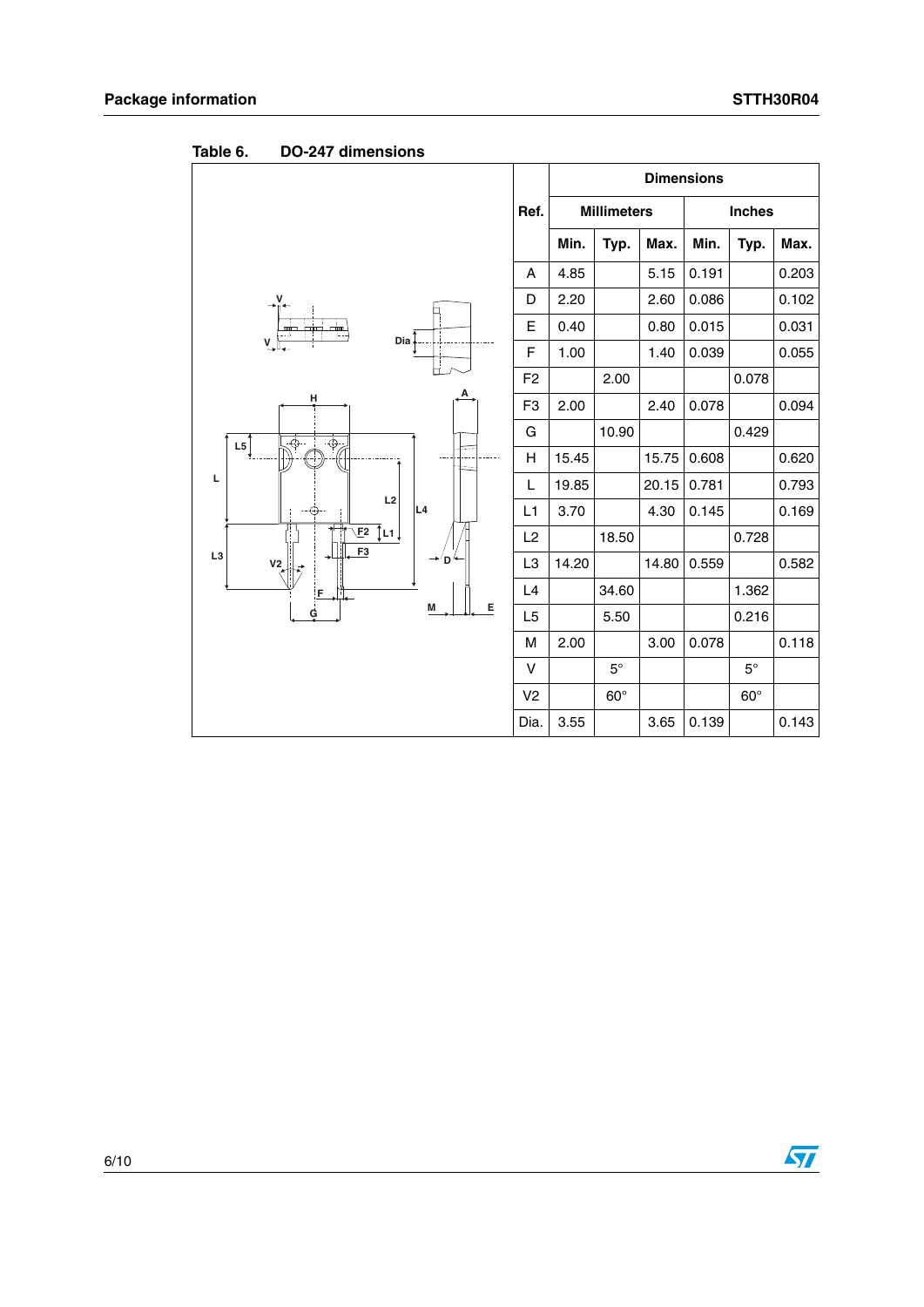|                                         |                         | <b>Dimensions</b> |       |                    |       |               |
|-----------------------------------------|-------------------------|-------------------|-------|--------------------|-------|---------------|
|                                         |                         | Ref.              |       | <b>Millimeters</b> |       | <b>Inches</b> |
|                                         |                         |                   | Min.  | Max.               | Min.  | Max.          |
|                                         |                         | A                 | 4.40  | 4.60               | 0.173 | 0.181         |
| H <sub>2</sub>                          | А                       | C                 | 1.23  | 1.32               | 0.048 | 0.051         |
| ØΙ                                      |                         | D                 | 2.40  | 2.72               | 0.094 | 0.107         |
| L <sub>5</sub><br>$\overline{\uparrow}$ | L7                      | E                 | 0.49  | 0.70               | 0.019 | 0.027         |
|                                         |                         | F                 | 0.61  | 0.88               | 0.024 | 0.034         |
| L6                                      |                         | F1                | 1.14  | 1.70               | 0.044 | 0.066         |
| L2<br>⊖.                                |                         | G                 | 4.95  | 5.15               | 0.194 | 0.202         |
| L9<br>F1                                | $\overline{\mathsf{P}}$ | H <sub>2</sub>    | 10.00 | 10.40              | 0.393 | 0.409         |
|                                         |                         | L2                |       | 16.40 typ.         |       | 0.645 typ.    |
| L <sub>4</sub><br>F                     |                         | L4                | 13.00 | 14.00              | 0.511 | 0.551         |
|                                         | M                       | L5                | 2.65  | 2.95               | 0.104 | 0.116         |
|                                         | E                       | L <sub>6</sub>    | 15.25 | 15.75              | 0.600 | 0.620         |
| G                                       |                         | L7                | 6.20  | 6.60               | 0.244 | 0.259         |
|                                         |                         | L9                | 3.50  | 3.93               | 0.137 | 0.154         |
|                                         |                         | M                 |       | 2.6 typ.           |       | 0.102 typ.    |
|                                         |                         | Diam.<br>I        | 3.75  | 3.85               | 0.147 | 0.151         |

**Table 7. TO-220AC dimensions**

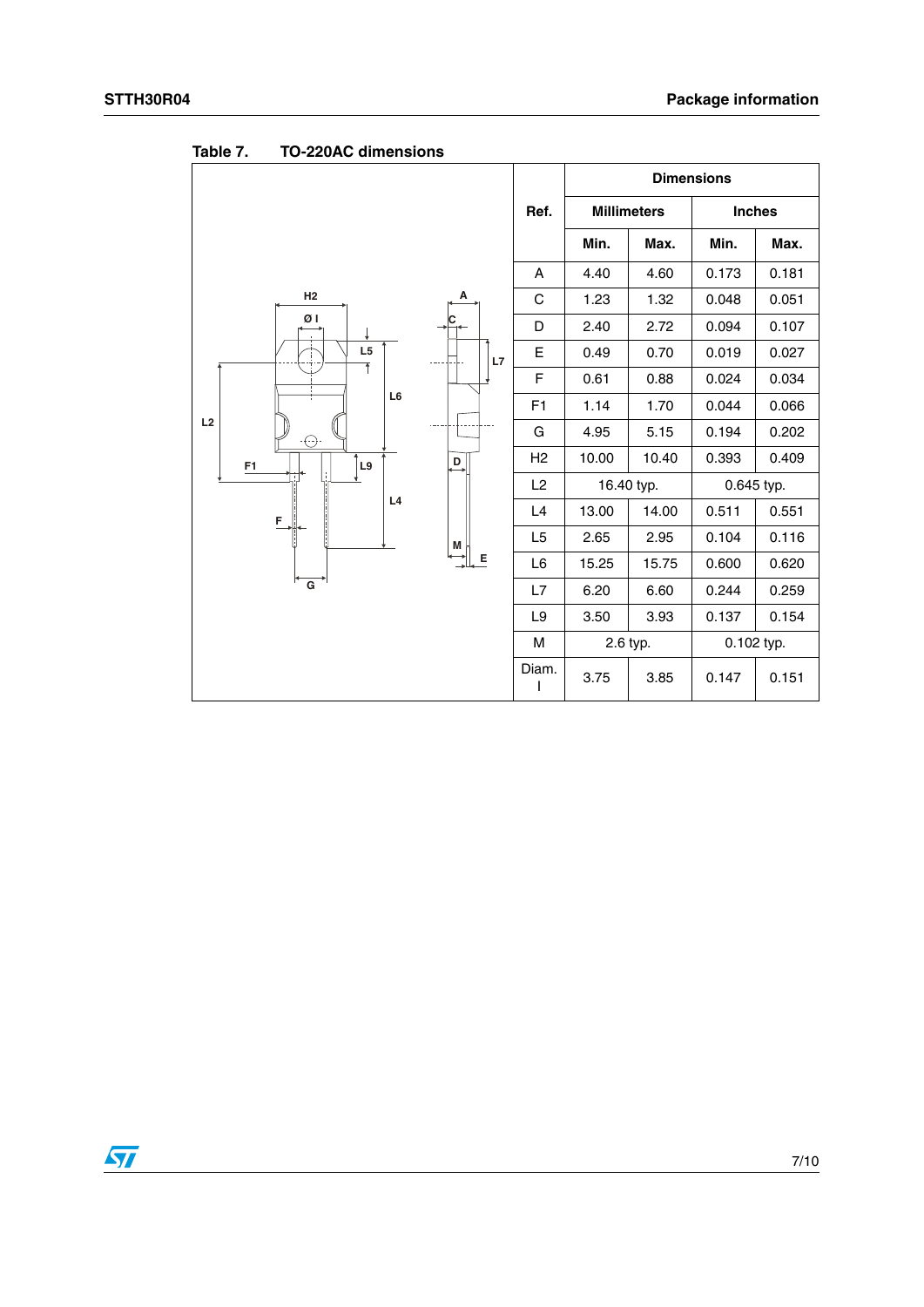|                              |                          |                |       |                    | <b>Dimensions</b> |            |  |
|------------------------------|--------------------------|----------------|-------|--------------------|-------------------|------------|--|
|                              |                          | Ref.           |       | <b>Millimeters</b> | <b>Inches</b>     |            |  |
| E                            | A                        |                | Min.  | Max.               | Min.              | Max.       |  |
| E1<br>R<br>$_{\mathcal{Q}P}$ | $\underline{\mathbf{c}}$ | A              | 4.40  | 4.60               | 0.173             | 0.181      |  |
|                              |                          | b              | 1.20  | 1.40               | 0.047             | 0.055      |  |
|                              |                          | c              | 1.45  | 1.55               | 0.057             | 0.061      |  |
| G                            |                          | c1             | 0.50  | 0.70               | 0.020             | 0.028      |  |
|                              | Y<br>D                   | D              | 12.15 | 13.10              | 0.474             | 0.516      |  |
|                              |                          | E              | 15.10 | 15.50              | 0.594             | 0.610      |  |
|                              |                          | E <sub>1</sub> | 7.55  | 7.75               | 0.297             | 0.305      |  |
| L                            |                          | е              | 10.80 | 11.30              | 0.425             | 0.445      |  |
|                              |                          | G              | 20.4  | 21.10              | 0.815             | 0.831      |  |
|                              |                          | L              | 14.35 | 15.60              | 0.565             | 0.614      |  |
| b                            | $\overline{c1}$<br>ີດ້   | P              | 4.08  | 4.17               | 0.161             | 0.164      |  |
| е                            |                          | Q              | 2.70  | 2.90               | 0.106             | 0.114      |  |
|                              |                          | R              |       | 4.60 typ.          |                   | 0.181 typ. |  |
|                              |                          | Y              | 15.80 | 16.50              | 0.622             | 0.650      |  |

Table 8. **DOP3I dimensions** 

In order to meet environmental requirements, ST offers these devices in ECOPACK® packages. These packages have a lead-free second level interconnect. The category of second level interconnect is marked on the package and on the inner box label, in compliance with JEDEC Standard JESD97. The maximum ratings related to soldering conditions are also marked on the inner box label. ECOPACK is an ST trademark. ECOPACK specifications are available at: www.st.com.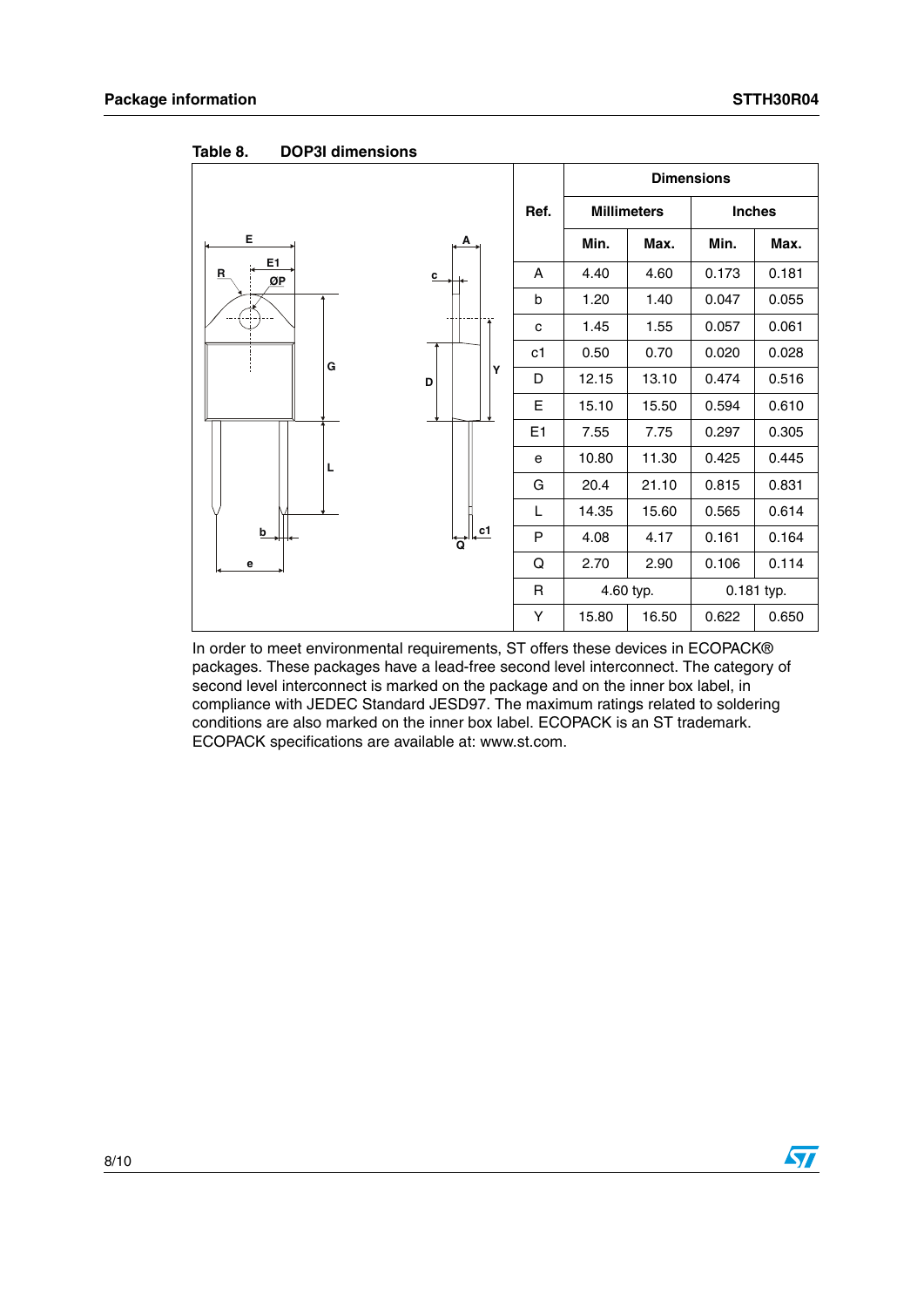## **3 Ordering information**

| <b>Part Number</b> | <b>Marking</b> | Package   | Weight            | Base qty | Delivery mode |
|--------------------|----------------|-----------|-------------------|----------|---------------|
| STTH30R04D         | STTH30R04D     | TO-220AC  | 1.86 g            | 50       | Tube          |
| STTH30R04G         | STTH30R04G     | $D^2$ PAK | 1.48 <sub>q</sub> | 50       | Tube          |
| STTH30R04G-TR      | STTH30R04G     | $D^2$ PAK | 1.48 <sub>q</sub> | 1000     | Tape and reel |
| STTH30R04W         | STTH30R04W     | DO-247    | 4.40 <sub>q</sub> | 30       | Tube          |
| STTH30R04PI        | STTH30R04PI    | DOP3I     | 4.46q             | 30       | Tube          |

## **4 Revision history**

| <b>Date</b> | <b>Revision</b> | <b>Description of Changes</b> |
|-------------|-----------------|-------------------------------|
| 31-Mar-2007 |                 | First issue.                  |